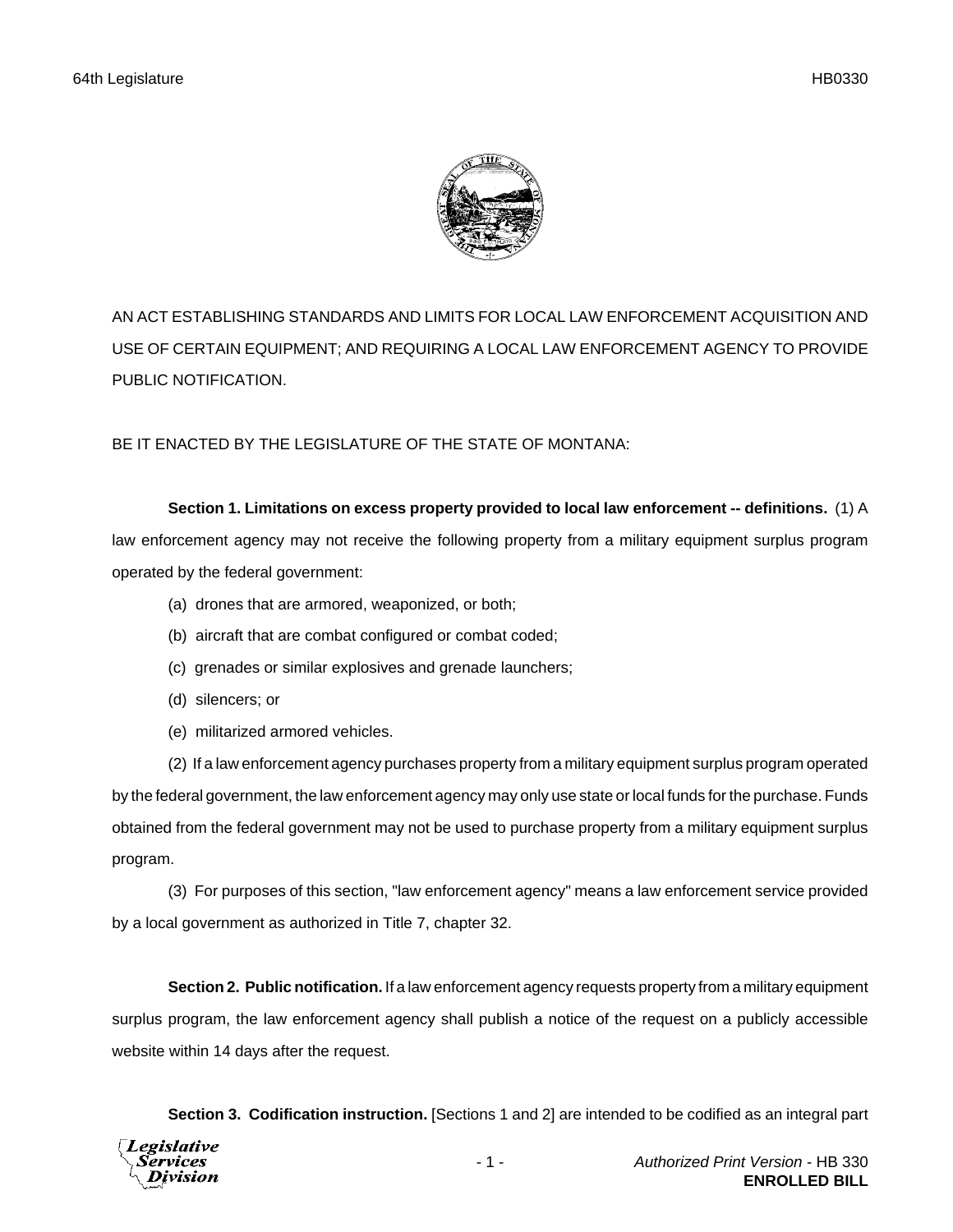HB0330

of Title 7, chapter 32, and the provisions of Title 7, chapter 32, apply to [sections 1 and 2].

- END -

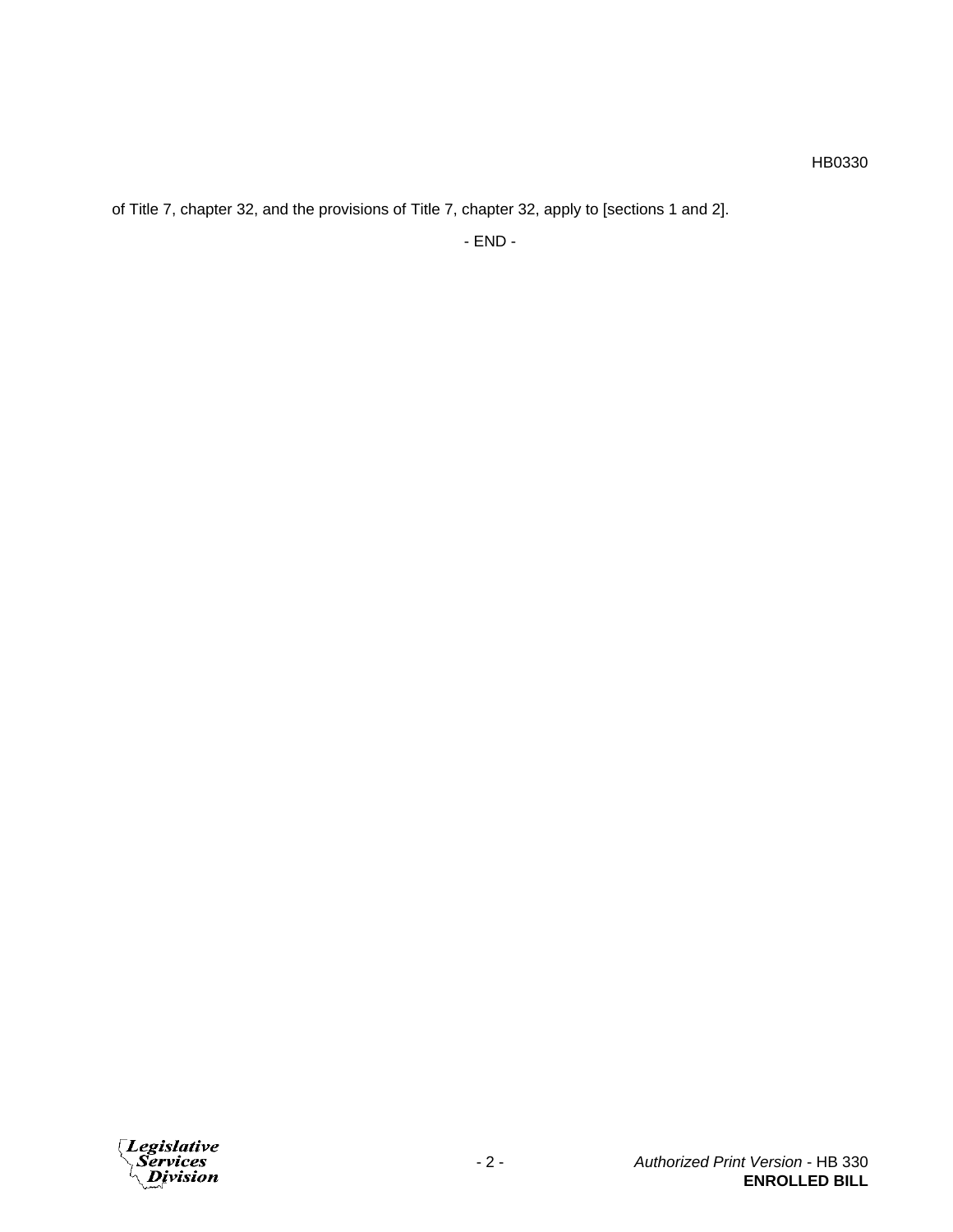HB0330

I hereby certify that the within bill, HB 0330, originated in the House.

Chief Clerk of the House

Speaker of the House

| Signed this | day     |
|-------------|---------|
| of          | , 2015. |

President of the Senate

| Signed this | dav     |
|-------------|---------|
| оf          | , 2015. |